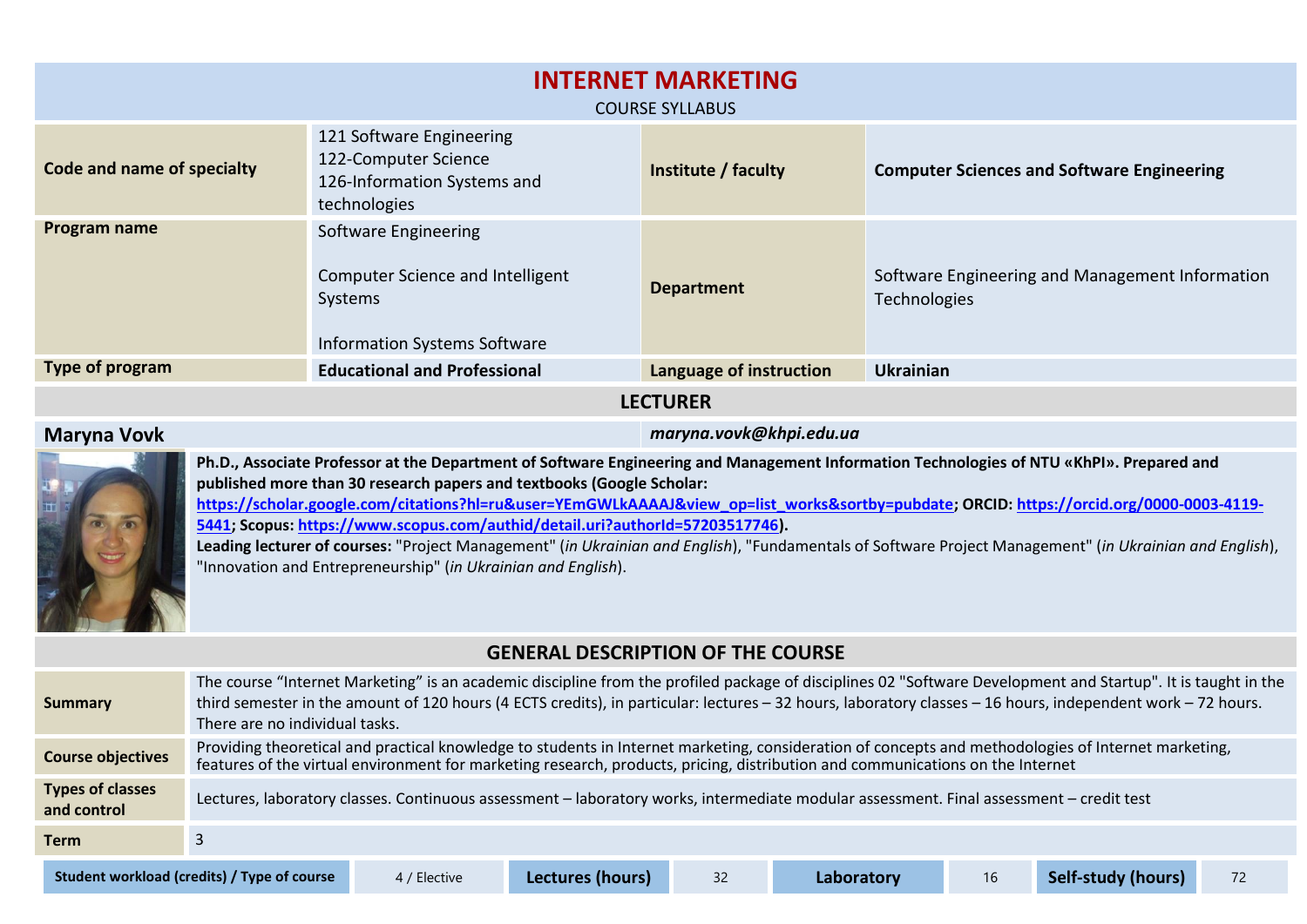| classes (hours) |  |
|-----------------|--|
|-----------------|--|

|             | GC 1. Ability to abstract thinking, analysis and synthesis.                                                                                                 |  |  |  |  |  |  |  |
|-------------|-------------------------------------------------------------------------------------------------------------------------------------------------------------|--|--|--|--|--|--|--|
|             | GC 2. Ability to apply knowledge in practical situations.                                                                                                   |  |  |  |  |  |  |  |
|             | GC 3. Ability to understand the subject area and professional activity.                                                                                     |  |  |  |  |  |  |  |
|             | GC 5. Ability to learn and master modern knowledge.                                                                                                         |  |  |  |  |  |  |  |
|             | GC 6. Ability to search, process and summarize information from various sources.                                                                            |  |  |  |  |  |  |  |
|             | 122-GC10. GC10. The ability to be critical and self-critical.                                                                                               |  |  |  |  |  |  |  |
| Program     | 121- PC21. Ability to assess and take into account economic, social, technological and environmental factors affecting the sphere of professional activity. |  |  |  |  |  |  |  |
| competences | 122-PC6. Ability to think systematically, apply the systems analysis methodology to study complex problems of different nature, methods of formalization    |  |  |  |  |  |  |  |
|             | and solution of system problems with conflicting goals, uncertainties, and risks.                                                                           |  |  |  |  |  |  |  |
|             | 122-PC15. Ability to analyze and perform functional modelling of business processes, construction and practical application of functional models of         |  |  |  |  |  |  |  |
|             | organizational, economic, and production-technical systems, methods of risk assessment of their design.                                                     |  |  |  |  |  |  |  |
|             | 126-PC 8. Ability to manage the quality of products and services of information systems and technologies during their life cycle.                           |  |  |  |  |  |  |  |
|             | 126-PC 12. Ability to manage and use modern information and communication systems and technologies (including those based on the use of the Internet).      |  |  |  |  |  |  |  |
|             | 126-PC 14. Ability to form new competitive ideas and implement them in projects (startups).                                                                 |  |  |  |  |  |  |  |
|             |                                                                                                                                                             |  |  |  |  |  |  |  |

| <b>Learning outcomes</b>                                                                                                                                                                                                                                                                                                                                                                                                                                                                                                                                                                                                                                                                                                                                                                            | <b>Teaching and learning methods</b>                                                                                                                   | <b>Forms of assessment</b><br>(continuous assessment CAS, final assessment FAS)                                                                                                                                                                                                             |  |  |  |  |  |  |
|-----------------------------------------------------------------------------------------------------------------------------------------------------------------------------------------------------------------------------------------------------------------------------------------------------------------------------------------------------------------------------------------------------------------------------------------------------------------------------------------------------------------------------------------------------------------------------------------------------------------------------------------------------------------------------------------------------------------------------------------------------------------------------------------------------|--------------------------------------------------------------------------------------------------------------------------------------------------------|---------------------------------------------------------------------------------------------------------------------------------------------------------------------------------------------------------------------------------------------------------------------------------------------|--|--|--|--|--|--|
| 121-PO24. Be able to calculate the economic efficiency<br>of software systems.<br>122- PLO8. Use the methodology of system analysis of<br>objects, processes, and systems for the tasks of analysis,<br>prediction, management, and design of dynamic<br>processes in macroeconomic, technical, technological,<br>and financial objects.<br>126-PLO 9. Carry out a systematic analysis of the<br>architecture of the enterprise and its IT infrastructure, to<br>develop and improve its element base and structure.<br>126-PLO 10. Understand and take into account social,<br>environmental, ethical, economic aspects, requirements<br>of labor protection, industrial sanitation, fire safety and<br>existing state and foreign standards in the formation of<br>technical tasks and solutions. | Interactive lectures with presentations, discussions,<br>laboratory classes, teamwork, case method, student<br>feedback method, problem-based learning | Written individual assignments for laboratory works<br>(CAS), assessment of knowledge in laboratory classes<br>(CAS), express surveys (CAS), online tests (CAS),<br>final/semester control in the form of a semester exam,<br>according to the schedule of the educational process<br>(FAS) |  |  |  |  |  |  |
| <b>ASSESSMENT AND GRADING</b>                                                                                                                                                                                                                                                                                                                                                                                                                                                                                                                                                                                                                                                                                                                                                                       |                                                                                                                                                        |                                                                                                                                                                                                                                                                                             |  |  |  |  |  |  |
| core (points) for all types<br><b>FCTS</b> grading<br>Range                                                                                                                                                                                                                                                                                                                                                                                                                                                                                                                                                                                                                                                                                                                                         |                                                                                                                                                        | 100% Final assessment as a result of Final                                                                                                                                                                                                                                                  |  |  |  |  |  |  |

| Range<br>s of           | core (points) for all types<br>of learning activities | <b>ECTS</b> grading<br>scale | The national grading scale | <b>Allocation</b>  | <b>100% Final assessment</b> as a result of Final<br>exam (30%) and Continuous assessment |
|-------------------------|-------------------------------------------------------|------------------------------|----------------------------|--------------------|-------------------------------------------------------------------------------------------|
| points<br><b>corres</b> | 90-100                                                |                              | excellent                  | of grade<br>points | $(70\%)$ .                                                                                |
| pondi                   | 82-89                                                 |                              | good                       |                    | 30% Final exam                                                                            |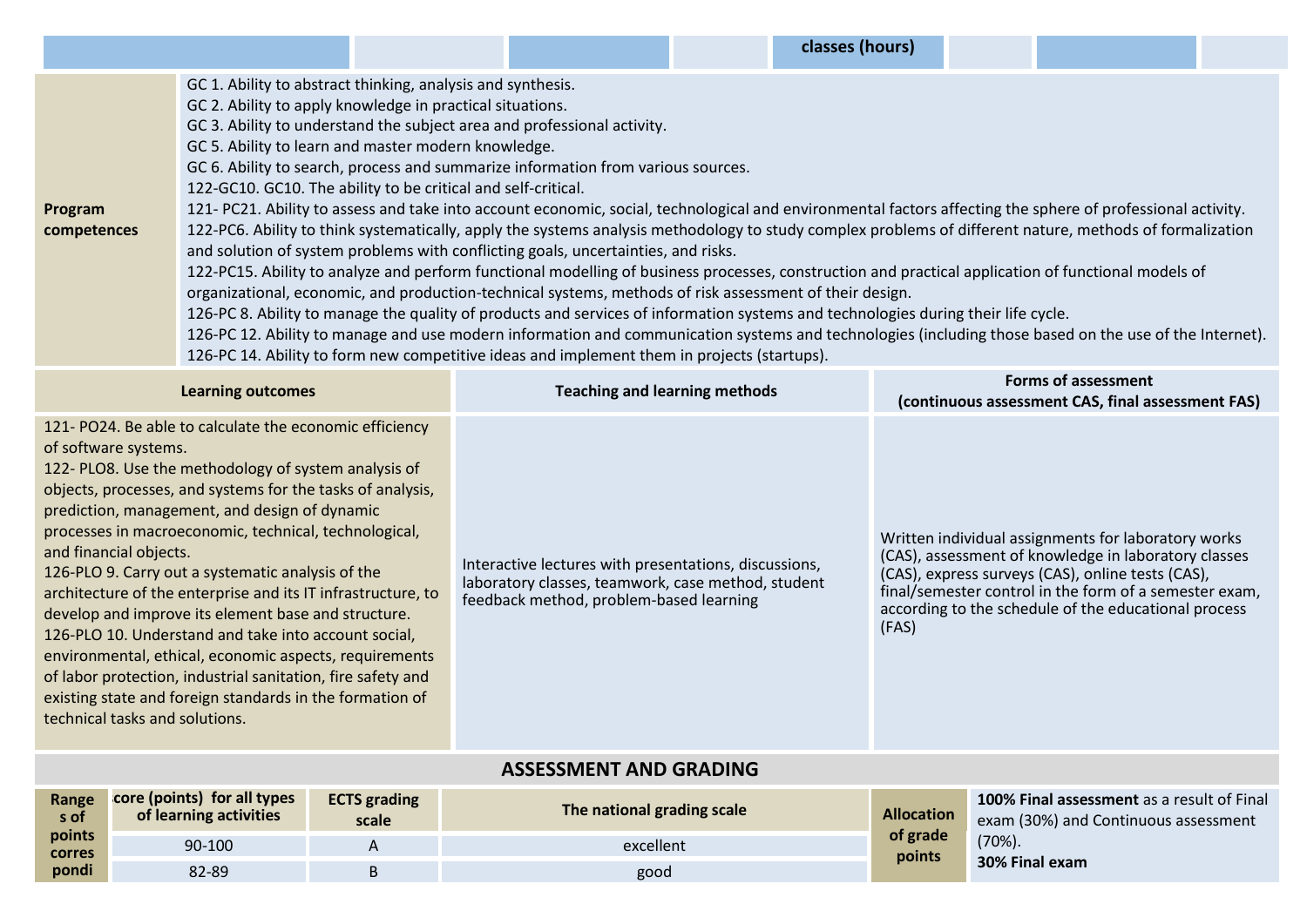| ng to                | 74-81                                                                 | C                 |                                                                                                                                                                                                                                                                                                                                                                                                                                                                                                                                                                                  |                                              |                                                                                                                 |  | 70% Continuous assessment:                                                                                       |  |  |
|----------------------|-----------------------------------------------------------------------|-------------------|----------------------------------------------------------------------------------------------------------------------------------------------------------------------------------------------------------------------------------------------------------------------------------------------------------------------------------------------------------------------------------------------------------------------------------------------------------------------------------------------------------------------------------------------------------------------------------|----------------------------------------------|-----------------------------------------------------------------------------------------------------------------|--|------------------------------------------------------------------------------------------------------------------|--|--|
| grades               | 64-73                                                                 | D                 | satisfactory                                                                                                                                                                                                                                                                                                                                                                                                                                                                                                                                                                     |                                              |                                                                                                                 |  | Module Nº1 (10%)                                                                                                 |  |  |
|                      | 60-63                                                                 | E                 |                                                                                                                                                                                                                                                                                                                                                                                                                                                                                                                                                                                  |                                              |                                                                                                                 |  | Module Nº2 (10%)                                                                                                 |  |  |
|                      | 35-59                                                                 | <b>FX</b>         |                                                                                                                                                                                                                                                                                                                                                                                                                                                                                                                                                                                  | Unsatisfactory (with the exam retake option) |                                                                                                                 |  | Laboratory works (50%)<br>Laboratory work Nº1 (10%)                                                              |  |  |
|                      | $0 - 34$                                                              | F                 |                                                                                                                                                                                                                                                                                                                                                                                                                                                                                                                                                                                  |                                              | Unsatisfactory (with mandatory repetition of the course)                                                        |  | Laboratory work Nº2 (10%)<br>Laboratory work Nº3 (10%)<br>Laboratory work Nº4 (10%)<br>Laboratory work Nº5 (10%) |  |  |
| <b>Course policy</b> |                                                                       |                   | Students must attend all classes according to the study schedule and adhere to the norms of academic ethics. To study the course, students need to have<br>their personal computer and (or) use computers of the computer center at the department. Students must work with compulsory and recommended<br>reading, including Internet resources. Students must complete and submit all laboratory works during the semester in which the course is taught, before<br>the examination session. The final assessment is not carried out without the personal presence of students. |                                              |                                                                                                                 |  |                                                                                                                  |  |  |
|                      |                                                                       |                   |                                                                                                                                                                                                                                                                                                                                                                                                                                                                                                                                                                                  |                                              | <b>COURSE STRUCTURE AND CONTENT</b>                                                                             |  |                                                                                                                  |  |  |
| Lecture 1            | Formation of<br>Internet<br>marketing                                 | Laboratory work 1 | Internet marketing<br>tools                                                                                                                                                                                                                                                                                                                                                                                                                                                                                                                                                      |                                              |                                                                                                                 |  |                                                                                                                  |  |  |
| Lecture 2            | Search for<br>marketing<br>information in a<br>virtual<br>environment | Laboratory work 2 | Customer profiling.<br><b>Funnel formation</b><br>sale.                                                                                                                                                                                                                                                                                                                                                                                                                                                                                                                          |                                              |                                                                                                                 |  |                                                                                                                  |  |  |
| Lecture 3            | Internet<br>audience.<br>Customer<br>profiling                        |                   |                                                                                                                                                                                                                                                                                                                                                                                                                                                                                                                                                                                  |                                              | Elaboration of lecture material                                                                                 |  |                                                                                                                  |  |  |
| Lecture 4            | Strategic<br>decisions in<br>internet<br>marketing                    | Laboratory work 3 | Internet marketing<br>strategy.<br>Integration of<br>offline and online                                                                                                                                                                                                                                                                                                                                                                                                                                                                                                          | Self-study                                   | Preparation for laboratory classes<br>Independent study of topics and issues that are not taught<br>in lectures |  |                                                                                                                  |  |  |
| Lecture 5            | Marketing<br>product policy<br>on the Internet                        |                   | marketing.                                                                                                                                                                                                                                                                                                                                                                                                                                                                                                                                                                       |                                              |                                                                                                                 |  |                                                                                                                  |  |  |
| Lecture 6            | Marketing<br>pricing and sales<br>policy on the<br>Internet           | Laboratory work 4 | Canvas business<br>model.                                                                                                                                                                                                                                                                                                                                                                                                                                                                                                                                                        |                                              |                                                                                                                 |  |                                                                                                                  |  |  |
| Lecture 7            | Marketing<br>communication                                            |                   |                                                                                                                                                                                                                                                                                                                                                                                                                                                                                                                                                                                  |                                              |                                                                                                                 |  |                                                                                                                  |  |  |